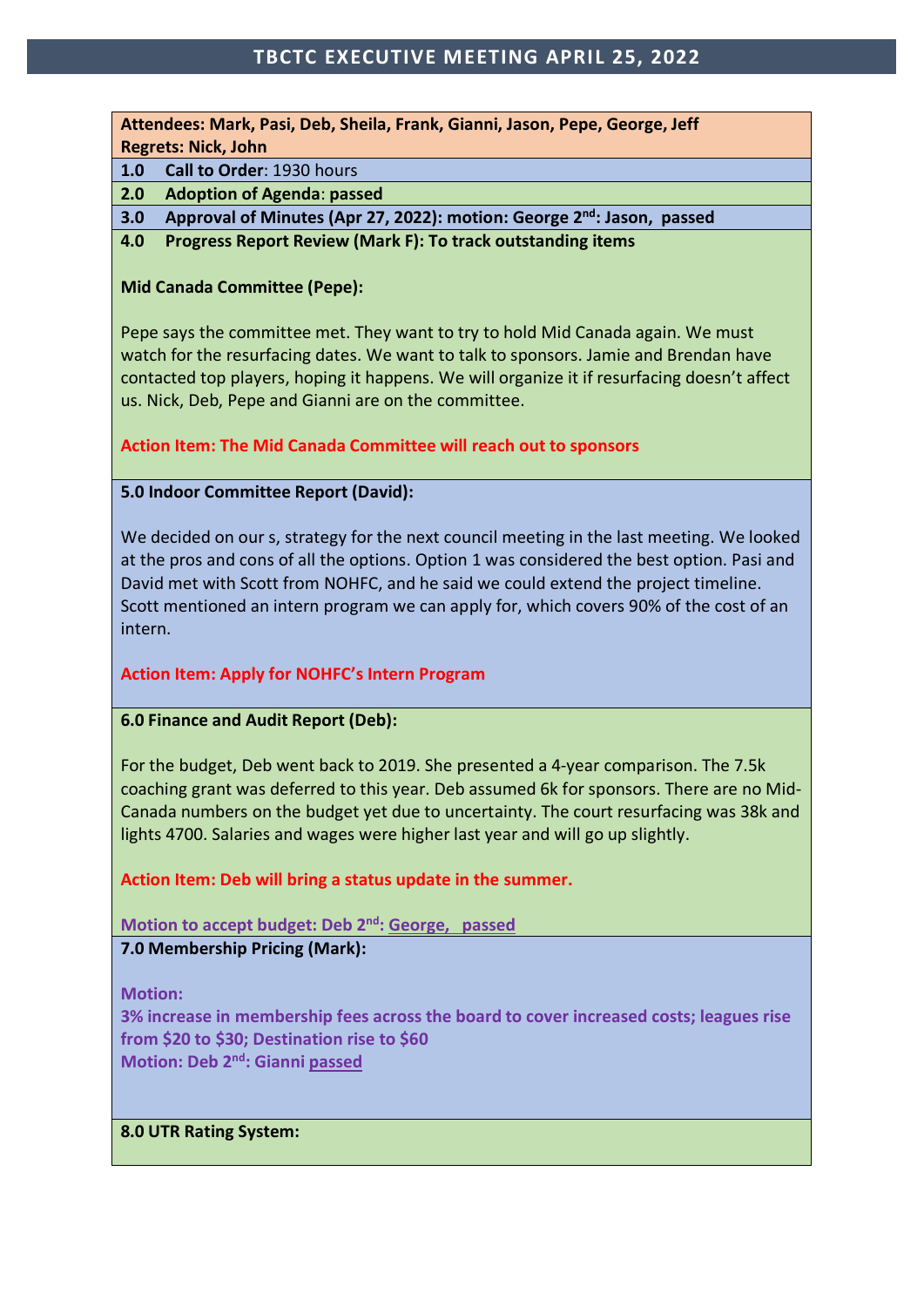## **TBCTC EXECUTIVE MEETING APRIL 25, 2022**

It's a computerized universal rating system to rank people worldwide. It costs \$500/year. Deb says it'd help students go for scholarships. Brendan said anyone could use it at any time. Mark F used it in squash, and it works well. George said most members wouldn't use it. Jason agreed. Pasi wants more match play at our levels, not just one level. He thinks UTR would help that. George said let's try it for a year.

## **Action Item: Mark P will report on UTR at the end of the year.**

## **9.0 City of Thunder Bay Report (Paul):**

Clubhouse opening delayed due to weather.

**Action Item: We need someone to get the porta-potty installed**.

**Court Resurfacing**: Lowest tender came in at \$70,000 over budget. The City may need to move money over from another project. We'll require approval from City Council.

**Action Item: Mark F will follow up with Paul on this.**

We have selected the new court lights and secured an engineer. We're waiting for pricing on labour to install them. We're aiming for a June completion date before the resurfacing.

## **10.0 Head Pro's Report (Brendan):**

Brendan will be joined by Mark Piovesana, Leanne Ryder, Marcus Grillo and Emma Johnson.

Many schools have booked practice times. Mark P will help the 55+ Center come here. He also got us a \$250 grant for four sessions for them.

Beginner and intermediate clinics will also be run when we open.

## **11.0 Force Academy: (Mark F)**

Jason said the academy isn't inclusive. There are far more than eight competitive juniors. Having one age group makes no sense. We should all work together and try to help all the kids willing to commit. Adults don't want to lose courts to juniors at night. TBCTC should offer its program for boys and girls in all age groups on one harmonious team. Brendan is for a competitive program and wants to see kids achieve their dreams. Pepe wants the 15-year-olds to have a chance to train, and it must run under TBCTC as they are our members. As it's on our courts, we need to have authority in case of liability issues. He also said there might be conflicts as parents are running the academy. So there are only four open spots. Let's make it more inclusive.

Jamie Grieve is willing to help with a more extensive program, as is Galen. They have a lot of experience. Brendan says five kids per court would work best with the 20 best kids. He would like to run it around supper time. Deb said we could have volunteers help as well.